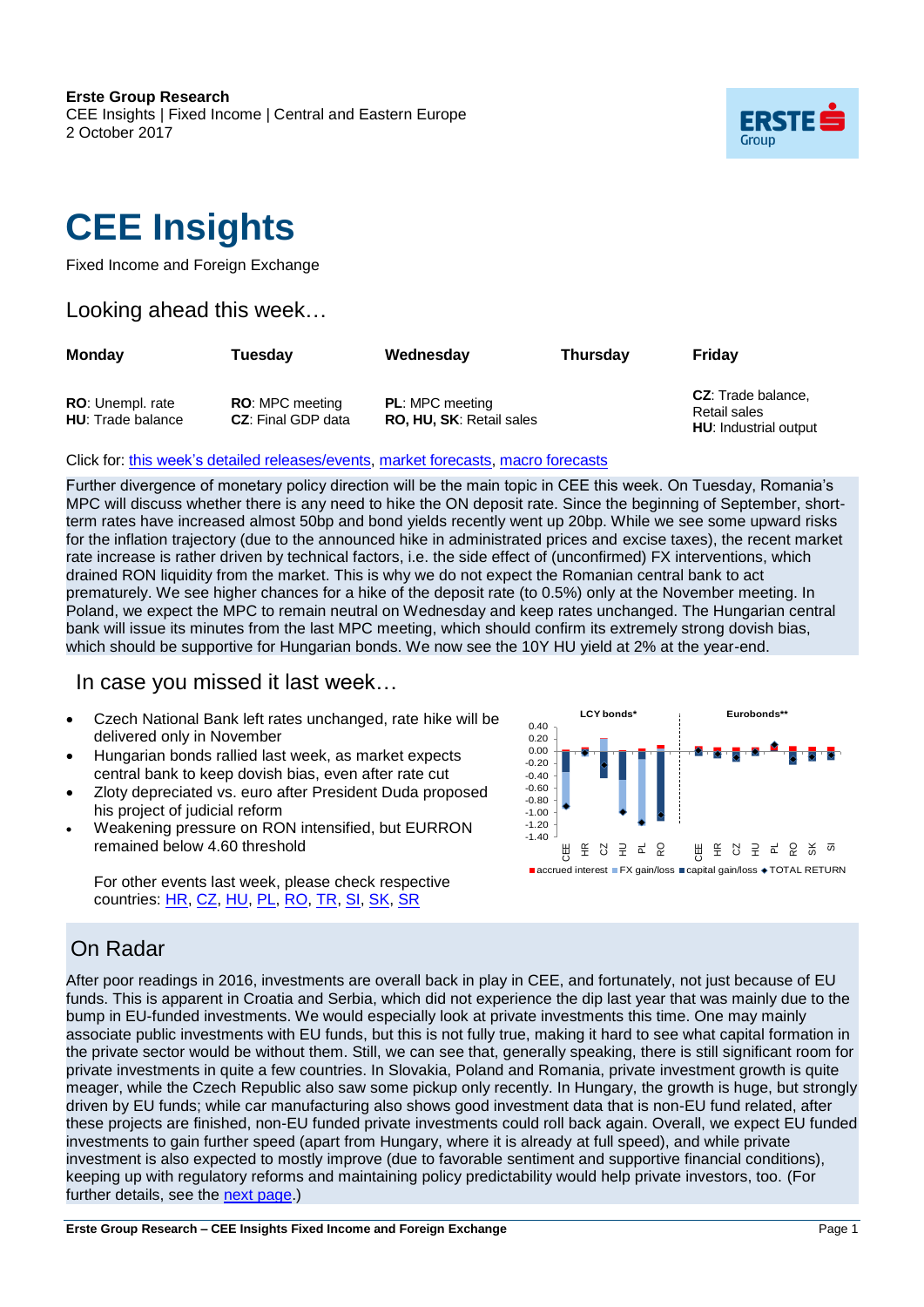#### **Erste Group Research** CEE Insights | Fixed Income | Central and Eastern Europe 2 October 2017

<span id="page-1-0"></span>*EU funds also help private investments greatly; without this, policy or economic uncertainties could potentially hold off investments, even if economic sentiment is supportive*

### **Private investment growth could accelerate in CEE**

#### *'***How are private investments developing so far this year? What is your outlook for subsequent quarters?***'*

**Croatia:** The investment rebound since 2015 is expected to remain in place in the mid run, despite the outlook being to some extent impaired by the Agrokor related uncertainties. Although no distinction is available between public and private investments, we see both of them playing supportive roles, though the above-mentioned rebound was mainly driven by private investments. However, an acceleration of EU funds will clearly back up public investment projects going forward, while the private sector should also find support coming from stable economic conditions, improving sentiment and a lower profit tax burden. Hopefully, working on structural reforms to further relieve red tape constraints and a gradual recovery of corporate loans should also add to the outlook ahead.

**Czech Republic:** In 1H17, gross capital formation arrived at 3.4% q/q and 0% y/y. In the rest of this year, investment expenditures will significantly accelerate, due to the economic recovery in the Eurozone and tight conditions in the Czech labor market, which have been forcing firms to increase productivity because of the lack of new available employees. In 2017 and 2018, investment growth will reach 3% and 3.5%, respectively. This favorable development will, however, refer mainly to private investment expenditures. Public investment is still relatively low, mainly due to the bureaucratic burden. We expect this situation to improve only gradually in the coming years.

**Hungary:** From a bird's eye view, investment activity has been quite hefty this year, as the headline annual rate reached 25.4% in 1H17. Even with the substantial pick-up in private investment activity in 1H17, the ratio of private investments to GDP was only 15.8% in 2Q17, on a four-quarter-rolling basis. The rebound in investment activity was mostly related to the revved up rate of EU funds absorption in both the private (+31% y/y) and public sectors (+46.2% y/y), according to the StatOffice. Investment activity in the manufacturing sector, which is of great importance in terms of productive capacities, strengthened by 16.6% y/y in 1H17, led mostly by car manufacturing and electronic device manufacturing companies that are unlikely to receive significant amounts of EU funds. Once the current investments of manufacturing companies are finished, non-EU fund related private investments might visibly decelerate.

**Poland:** In Poland, private investments in 1H17 decreased 0.3% y/v. although a rebound was expected by the market. As overall investment went up 0.3% y/y in the first half of the year, the growth must have been driven by public investments. Looking at sectors, we observed a strong decrease in mining and the energy sector and a rebound in information and communication, real estate services and trade. Since the beginning of 2017, the general business climate indictor for the industry and construction sectors has been improving. We expect public investments to rebound further in 2H17, as a result of the increase of EU funding. However, a high level of uncertainty will likely hold off private investors.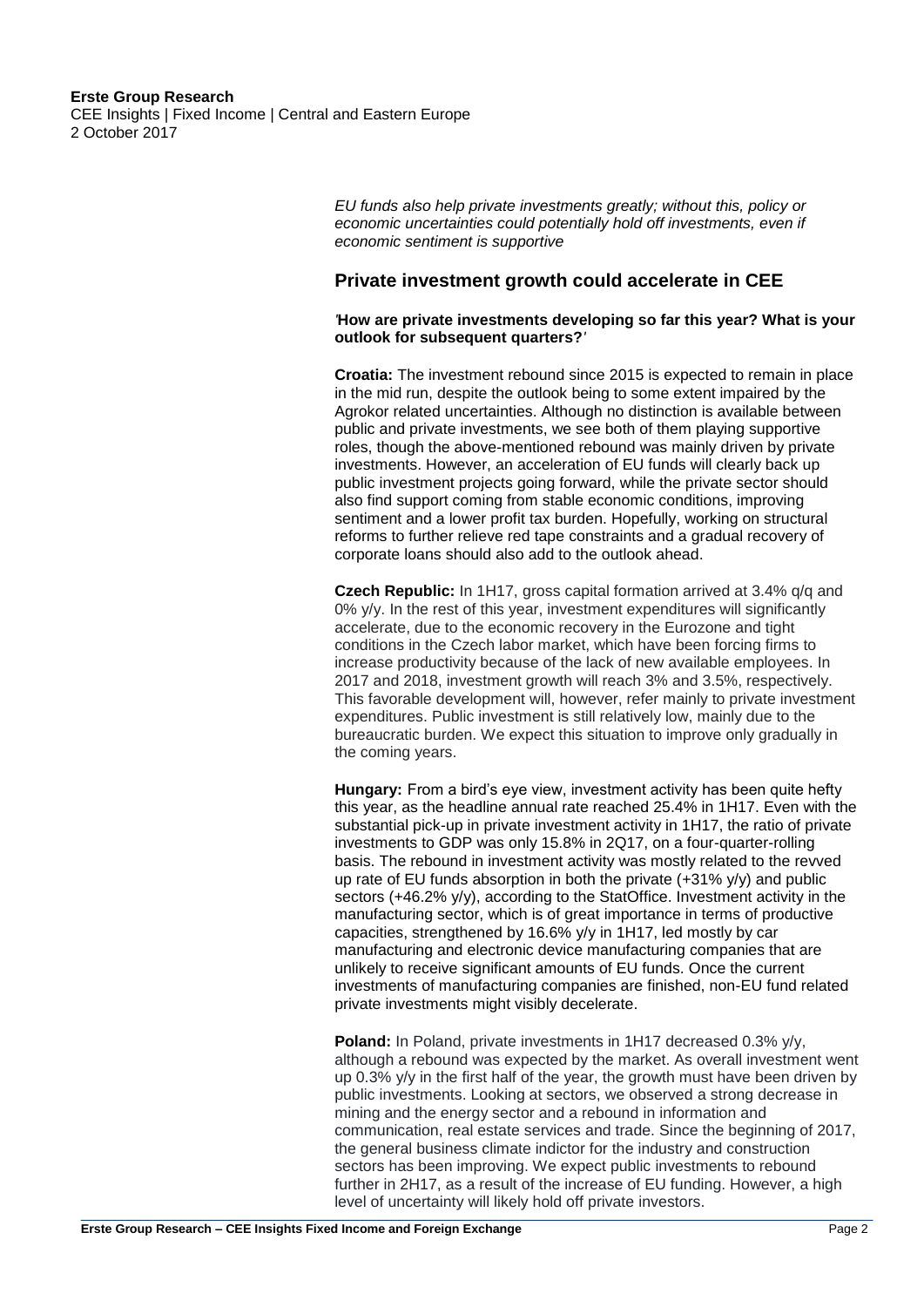CEE Insights | Fixed Income | Central and Eastern Europe 2 October 2017

> **Romania:** Investments in Romania have been in a soft patch in recent years, as mirrored by the ever-falling investment rate (gross fixed capital investments/GDP) to 22.3% in 1Q17 and further on to 22.1% in 2Q17, from the post-crisis peak of 27.3% in 2012. The latest data available for 1Q17 shows a notable pullback in investment rates for both the private and public sectors, to 18.9% and 3.4%, respectively. What is more, the investment prospects are not encouraging for either of the two sectors. On the private side, manufacturing managers are pretty doubtful about investments this year, as indicated by the European Commission's semi-annual survey, while the huge bill from wage and pension rises will likely continue to stifle capital expenditures in the public sector. However, gross fixed capital formation made a shy comeback in April-June for the first time since 2Q16 and with a bit of help from the low base last year, it could end this year in positive territory. It remains to be seen, however, whether the actual growth rate supported by the private sector will be strong enough to prevent the overall investment rate from slipping below 22% this year.

**Serbia:** Investment dynamics in Serbia are currently driven by two major factors: (i) the gradually improving business climate and legislation regarding bankruptcy and employment laws; (ii) government stimulus in infrastructure projects after disappointing GDP figures in 1H17. In addition, we can see some fresh FDI inflows and reconstruction of some capacities after strikes at Fiat. Bottom line, we expect a stronger contribution from investment demand in Serbia.

**Slovenia:** Following the 2016 investment halt due to the end of the programming period of EU funding, we saw a strong rebound in investment activity, with the 1H17 performance recording a double-digit increase of 10% y/y. Looking at the more detailed split, on the private investment side, we saw growth gaining traction in previous years, in line with the improving economic outlook and overall improving business climate. On the other hand, the public component was the main culprit behind the 2016 negative investment performance, with an almost 30% y/y decline. However, with accelerating EU fund momentum, public investments are also seen exhibiting a vivid pace. Bottom line, with Slovenia's investment profile remaining mostly influenced by EU fund related projects, realized through both public and public-private partnership deals, we see the investment growth outlook staying strong in the quarters ahead.

**Slovakia**: Private investments have been lukewarm thus far in 2017. Even though 1Q17 saw 4.3% y/y growth in non-financial corporations' investment activity, the 2Q17 rate was just 0.5% y/y. A fall in investment activity was seen in 2Q17 among financial corporations (-13.4% y/y) and households (-2.1% y/y). Public investment fell 36.1% y/y, extending the fall from 1Q17 (- 29.4% y/y), as EU fund utilization remains inadequate. Overall, a positive gross investment change in 2Q17 was due to increased stocks and inventories, rather than due to gross fixed capital formation (which fell 6.7% y/y). Given the favorable growth and labor market development, as well as good financing conditions still supported by an accommodative monetary policy and the availability of EU funds, investment should pick up again. Overall, we expect gross fixed capital formation to rise by 1.5% this year (public and private combined), following last year's correction linked to the high EU fund-driven 2015 base.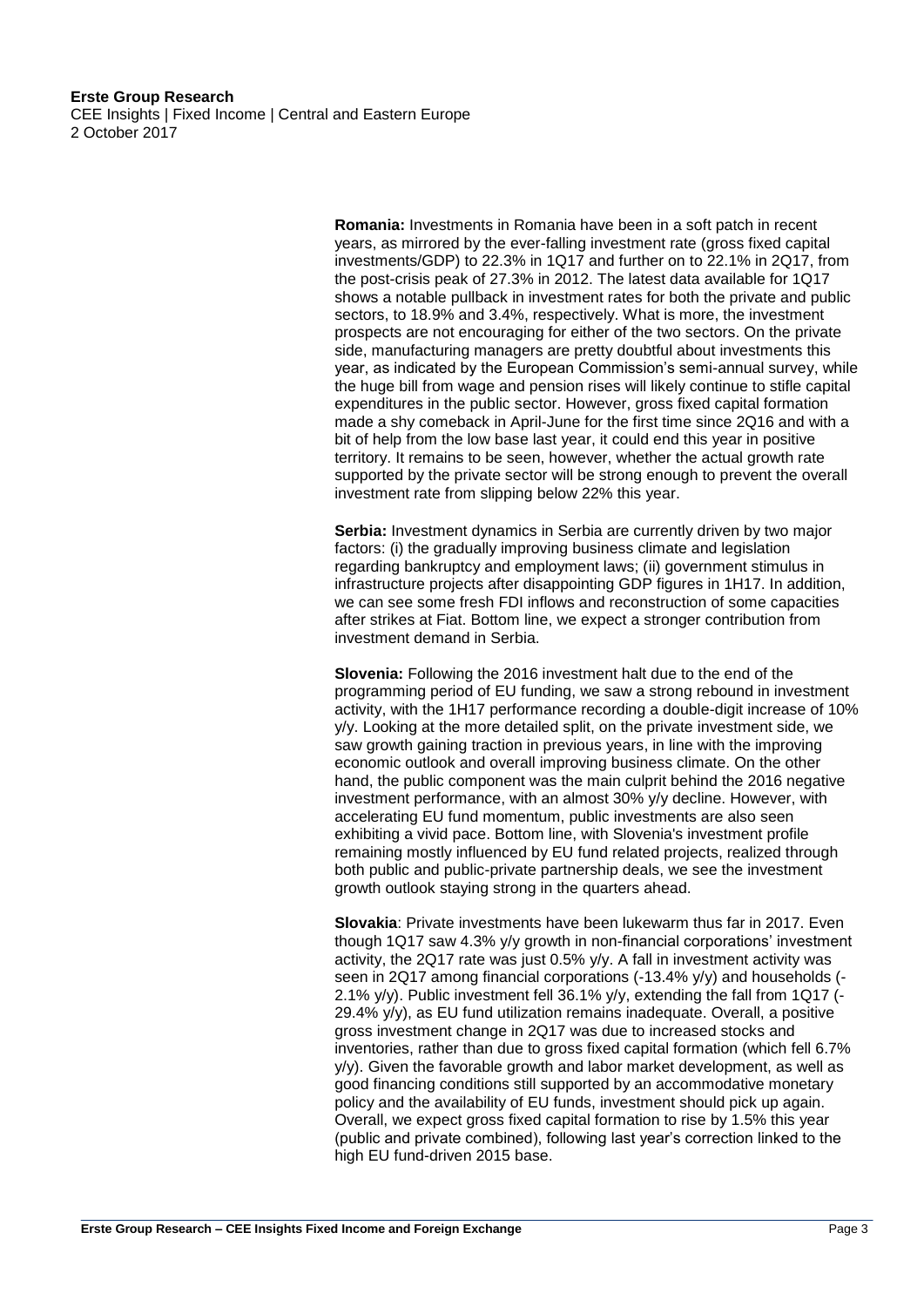CEE Insights | Fixed Income | Central and Eastern Europe 2 October 2017

## Looking ahead

| <b>Date</b> | <b>Time</b> |           | <b>Country Indicator</b>    | Period           | <b>Survey</b> | <b>Erste Est.</b> | Prev.  | <b>Pre Comment</b>                                                                                                                                                                            |
|-------------|-------------|-----------|-----------------------------|------------------|---------------|-------------------|--------|-----------------------------------------------------------------------------------------------------------------------------------------------------------------------------------------------|
| 02. Oct     |             | <b>RO</b> | <b>Unemployment Rate</b>    | Aug              |               |                   | 5.2%   |                                                                                                                                                                                               |
|             | 9:00        | HU        | <b>Trade Balance</b>        | Jul F            |               |                   | 322    |                                                                                                                                                                                               |
| 03. Oct     |             | RO        | <b>Target Rate</b>          | Oct <sub>3</sub> |               | 1.75%             | 1.75%  | Strong reasons to hike depo rate as early as this week, but would fuel<br>market expectations for additional increases in rates in near future, opening<br>door for even higher market rates. |
|             | 8:00        | RO        | PPI (y/y)                   | Aug              |               |                   | 3.0%   |                                                                                                                                                                                               |
|             | 9:00        | CZ        | GDP(q/q)                    | 2Q F             |               | 2.5%              | 2.5%   | Household consumption and private investment were most important<br>drivers behind strong q/q growth in 2Q.                                                                                   |
|             | 9:00        | CZ        | GDP (y/y)                   | 2QF              | 4.7%          | 4.7%              | 4.7%   | Favorable y/y figure supported by both domestic and foreign demand.                                                                                                                           |
| 04. Oct     |             | PL.       | <b>Target Rate</b>          | Oct 4            | 1.5%          | 1.5%              | 1.5%   | Policy rate to remain flat as result of still low inflationary pressure.                                                                                                                      |
|             | 8:00        | <b>RO</b> | Retail Sales (y/y)          | Aug              |               | 8.6%              | 8.2%   | Retail sales currently being driven by non-food segment.                                                                                                                                      |
|             | 9:00        | HU        | Retail Sales (y/y)          | Aug              |               | 4.1%              | 4.2%   | Strong net real wage growth and improving consumer confidence imply<br>continuing retail sales growth momentum.                                                                               |
|             | 9:00        | SK        | Retail Sales (y/y)          | Aug              |               |                   | 4.9%   |                                                                                                                                                                                               |
| 5. Oct      |             |           | No releases scheduled       |                  |               |                   |        |                                                                                                                                                                                               |
| 06. Oct     |             | CZ        | <b>Trade Balance</b>        | Aug              | 5.0           | 5.0               | $-2.1$ | Surplus in trade with goods and services mitigated by seasonal factors and<br>higher oil prices.                                                                                              |
|             | 9:00        | CZ        | Retail Sales (y/y)          | Aug              | 4.4%          | 5.0%              | 2.5%   | Favorable development in labor market and positive sentiment of<br>households are main factors behind high retail sales growth.                                                               |
|             | 9:00        | HU        | Industrial Production (y/y) | Aug              |               | 1.5%              | 0.2%   | After July slump, August may deliver better annual growth figure.                                                                                                                             |
|             | 12:00       | RS        | PPI (y/y)                   | Sep              |               |                   | 1.8%   |                                                                                                                                                                                               |

*Sources: Bloomberg, Reuters*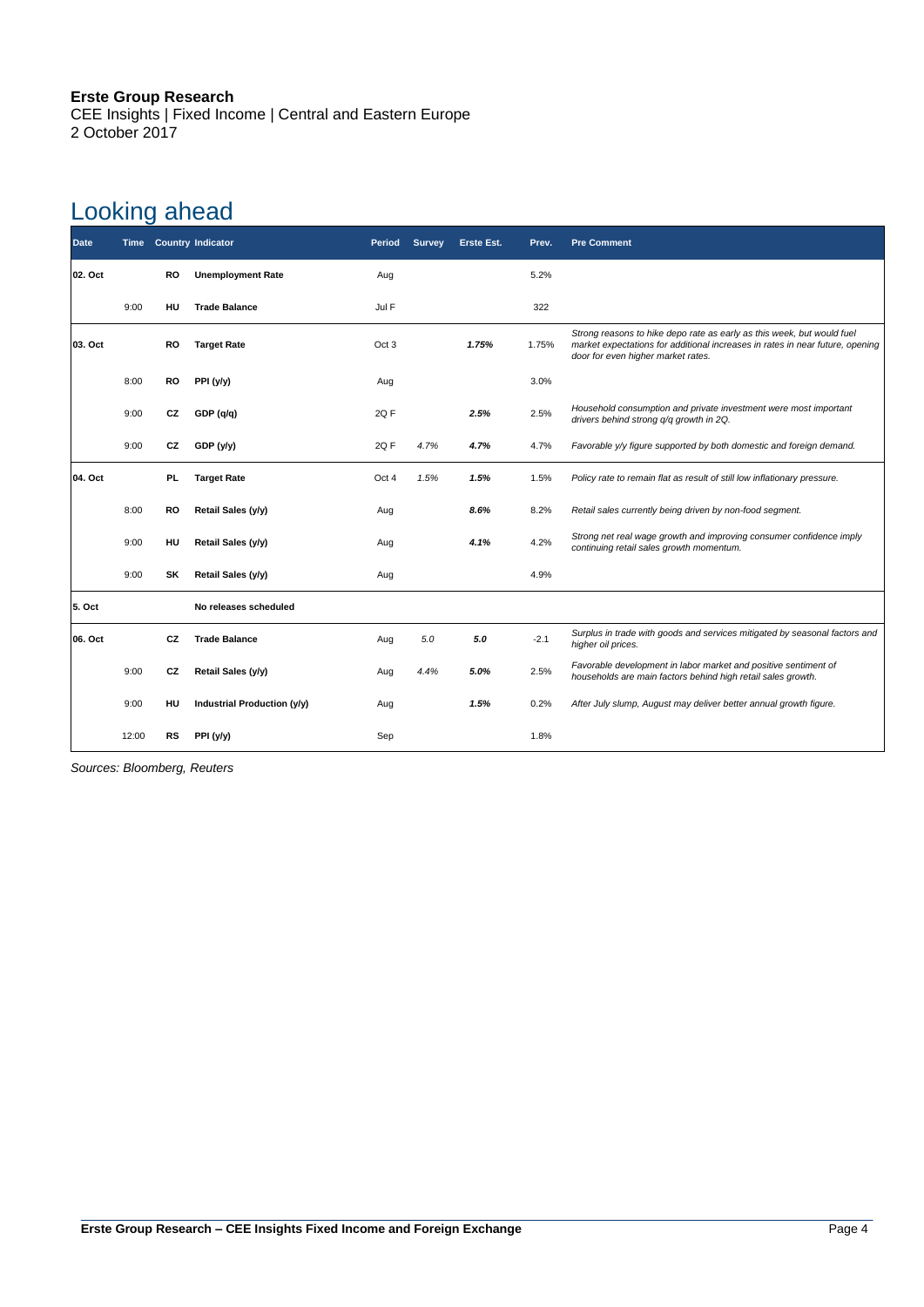CEE Insights | Fixed Income | Central and Eastern Europe 2 October 2017

### Major markets

**Rainer Singer**

*rainer.singer@erstegroup.com*

- The release of some key points of President Trump's tax plans caused a significant market reaction – at least on the bond market. The scheme schedules three levels of progression (currently seven) for income tax, namely 12%, 25% and 35%. However, there was no information disclosed on what level of income these tax rates would apply to. The corporate tax rate is intended to be cut from 35% to 20%. Added to this, there is a series of further measures, including the elevation of deductibles and the abolition of the so-called estate tax, a tax on real estate holdings valued at more than USD 5.49mn or USD 10.98mn for couples.
- This week, manufacturing PMI poll data for major countries among Emerging Markets will be released. In August, sentiment rose in China, India and Brazil; only in Russia was there a slight decline. In China, industry sentiment rose due to strong foreign demand in August. In India, sentiment improved markedly, since uncertainty about the changes in the tax system have disappeared.

### <span id="page-4-0"></span>**Croatia**

**Alen Kovac** *[akovac2@erstebank.com](mailto:akovac2@erstebank.com)*

**Ivana Rogic** *[irogic@erstebank.com](mailto:irogic@erstebank.com)*

- August short-term data slightly exceeded our expectations and extended the favorable tone set thus far in 3Q17. On the industrial production side, we saw growth accelerating to 3.2% y/y (from 2.5% y/y in July), driven by every sector of production on the annual level. Retail trade aligned with the positive trends, as consumption recorded 6.4% y/y (vs. 5.9% y/y in July).
- We saw no major changes on the markets the exchange rate continued with gradual weakening towards the upper part of the 7.45- 7.50 band, amid a reversal of the seasonal support, while bond yields also kept a steady pattern across the board (11Y local curve still below the 2.8% mark).

## Czech Republic

**David Navrátil** *dnavratil@csas.cz*

- <span id="page-4-1"></span> Overall confidence in the Czech economy slightly increased in September, as confidence of households arrived at 109.2 points, up from the 107.9 reached in August, and confidence of entrepreneurs came in at 97 points (an increase of 0.2 points). The figures confirm that the favorable economic development continued in 2H17.
- The CNB Bank Board decided at its meeting last week to keep interest rates unchanged. The two-week repo rate (2W repo rate) was maintained at 0.25%. In our view, the decision was a slight surprise, as the pro-inflationary risk has increased significantly in the Czech economy. Due to the risk of the economy overheating, we expect the CNB to increase interest rates at the November meeting.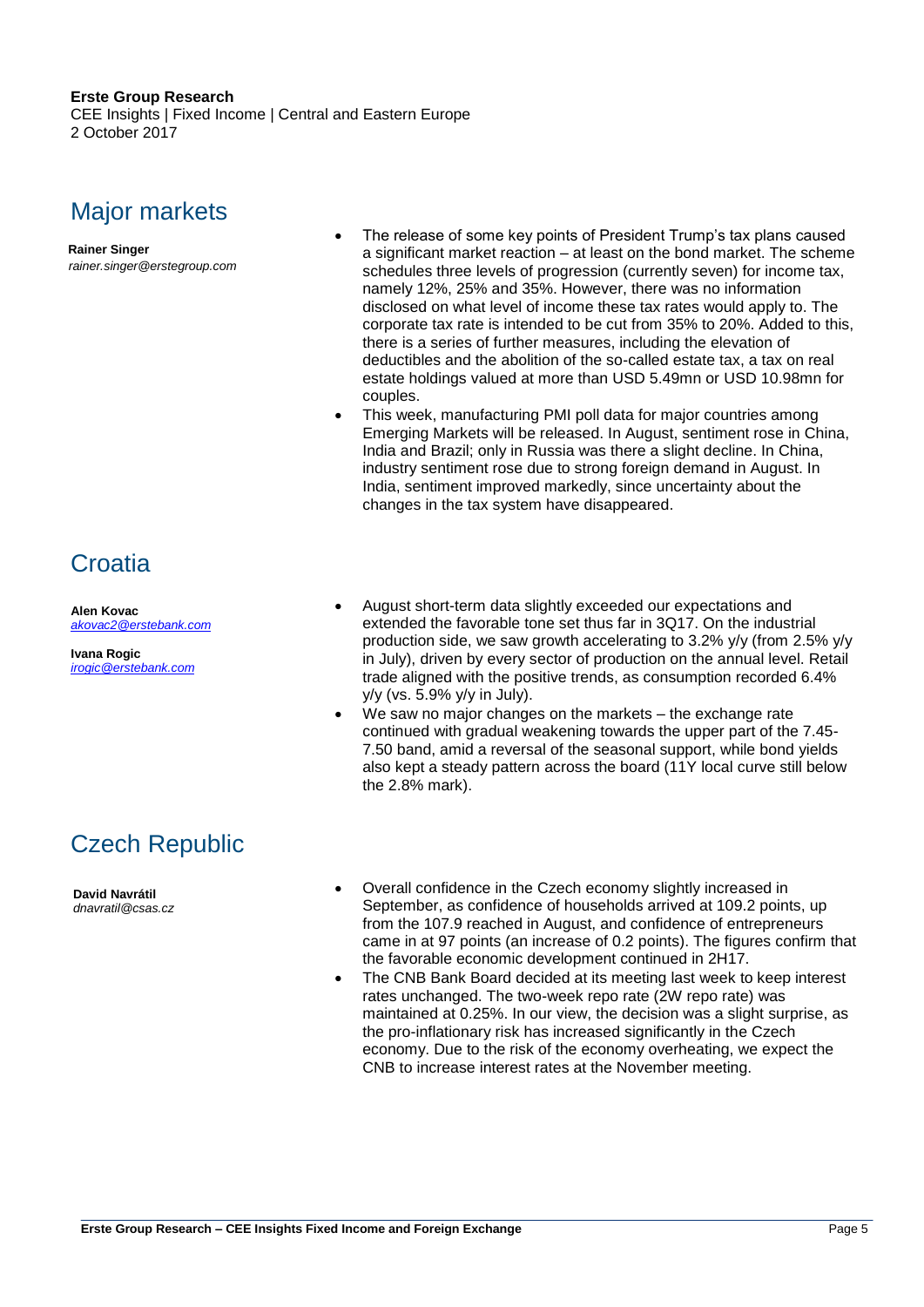CEE Insights | Fixed Income | Central and Eastern Europe 2 October 2017

### **Hungary**

**Orsolya Nyeste** [orsolya.nyeste@erstebank.hu](mailto:orsolya.nyeste@erstebank.hu)

**Gergely Ürmössy** *[Gergely.Urmossy@erstebank.hu](mailto:Gergely.Urmossy@erstebank.hu)*

## Poland

#### <span id="page-5-0"></span>**Katarzyna Rzentarzewska**

*katarzyna.rzentarzewska@erstegroup.com*

## Romania

<span id="page-5-1"></span>**Eugen Sinca** *eugen.sinca @bcr.ro*

- As growth of revenues (+9.9% y/y) outpaced the rate of expenditure rise (+7.5% y/y) in 1H17, the budget ended up in a surplus of HUF 270.5bn (1.5% of GDP) in 1H17, according to the ESA methodology. However, from a cash flow point of view, the budget ran up a deficit of HUF 697.9bn (approx. 3.8% of GDP) in 1H17.
- President Duda presented his project of judicial reform regarding the Supreme Court and National Council of the Judiciary. According to that project, members of the National Council of the Judiciary will be appointed by the Parliament with a 3/5 majority within two months; otherwise, each MP will vote for a member only once. However, the way of appointing members is still not clear.
- The zloty strongly depreciated vs. the euro (1.5% wtd) after President Duda presented his project of judicial reform on Monday. The EURPLN hit 4.3305, the highest level since March this year.
- The budget draft for 2018 has been approved by the Polish government, with 3.9% GDP growth, inflation at 2.3% and the budget deficit no higher than 2.8% of GDP.
- Flash CPI for September arrived at XXX% y/y (TBA @2pm).
- The MPC meeting scheduled for Tuesday will be watched closely by investors, due to recent changes in market conditions. We think there will be a hot debate in the MPC on whether to hike the deposit rate in October or November. The reasons to hike the depo rate as early as this week are strong, but such a step would fuel market expectations for additional increases in rates in the near future, opening the door for even higher market rates.
- Weakening pressure on the RON intensified, but the EURRON remained below the 4.60 threshold, making it an outlier in the CEE region in terms of cumulative depreciation over the past month. LCY bonds sold off last week and yields increased by 20-30bp w/w across the curve, amid tight liquidity conditions in the market. Part of the decline in market liquidity is explained by developments in the FX market. At the same time, arguments are building up in favor of a stronger increase in inflation in the coming quarters after recently announced hikes in energy prices and excise taxes on car fuels, creating another risk for RON bonds.
- The Economic Sentiment Indicator (ESI) released by the EC for the Romanian economy was unchanged in September at 104.9 points. Managers in retail trade, industry and construction were more optimistic, while those in services were less upbeat about the economic situation in this sector. Confidence of consumers declined slightly in September, but we do not see this as a structural worsening of the situation in the consumer segment. ESI averaged 104.9 points in 3Q17, below the level from 2Q17 (-0.6pp q/q) and on par with 1Q17. ESI suggests that economic growth could lose some speed in 3Q17 unless agriculture delivers outstanding results.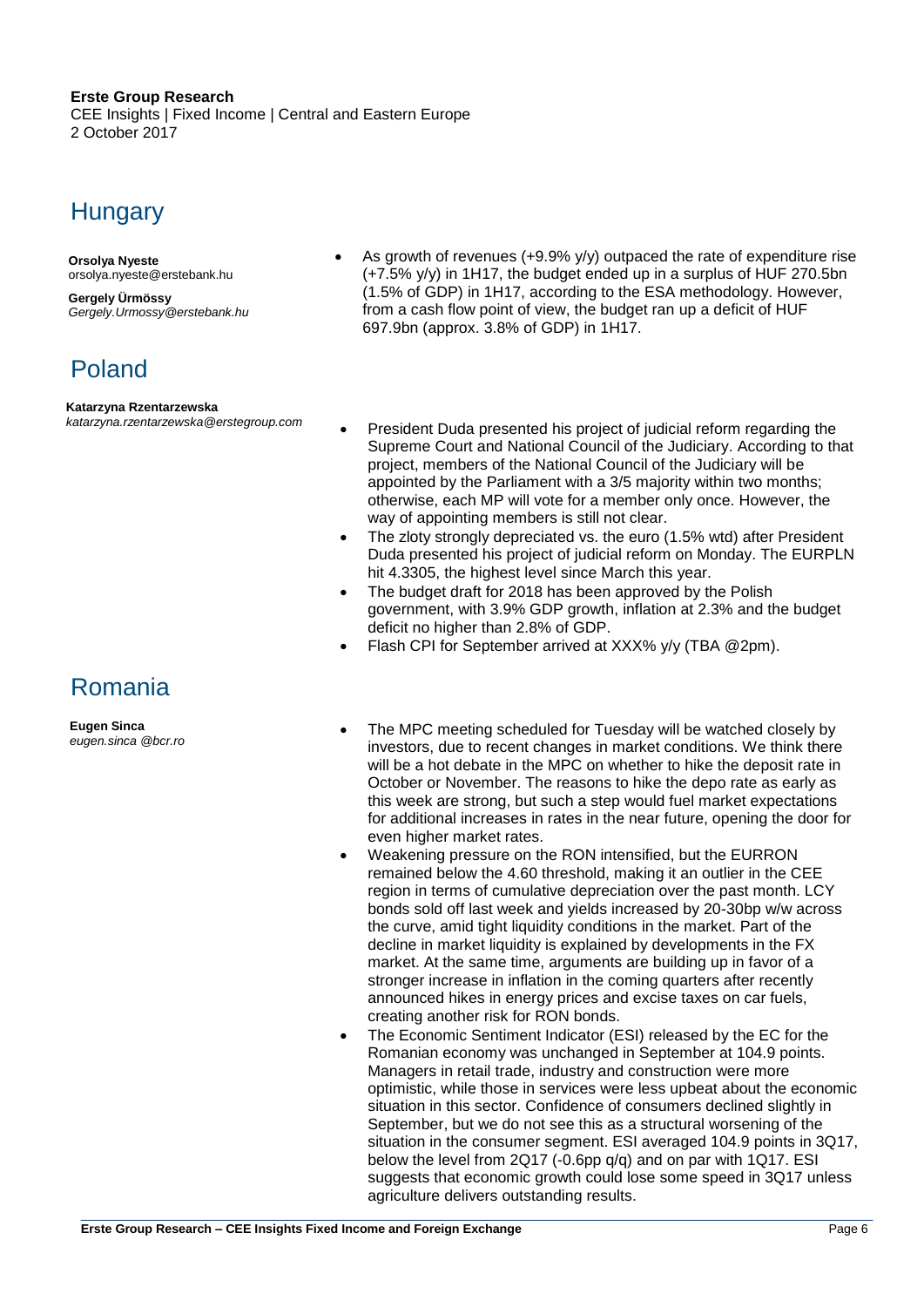CEE Insights | Fixed Income | Central and Eastern Europe 02 October 2017

### **Serbia**

**Alen Kovac** *[akovac2@erstebank.com](mailto:akovac2@erstebank.com)*

**Milan Deskar-Skrbic** *[mdskrbic@erstebank.com](mailto:irogic@erstebank.com)*

## Slovakia

**Katarina Muchova** *muchova.katarina@slsp.sk*

- Monthly frequency data revealed favorable trends in August, with retail trade growth accelerating from 4.1% y/y in July to 4.4% y/y, while industrial production showed even stronger momentum by expanding 7.3% y/y (vs. 4.2% y/y in July), supported by a vivid performance in the manufacturing sector. The August data fits well with our expectations of a gradual pick-up in 2H17, following the somewhat disappointing 1H17 growth output.
- Following strong appreciation pressures on the dinar in the recent period, the exchange rate maintained a stable footprint last week, staying slightly below the EURRSD 120 mark. On the bond market, we saw the benchmark RSD 2023 yield further compressing, currently moving around the 5.1% level.
- <span id="page-6-0"></span> Unemployment, as measured by the labor bureaus, fell by 0.16pp to 6.54% in August, once again reaching a new record low for Slovakia. Job vacancies are still high, especially in the western part of the country, suggesting that we may expect the favorable development of the falling unemployment rate to continue in the coming months. However, the issues of tightening on the labor market and lack of a qualified labor force in some sectors continue.
- The Slovak debt management agency conducted two auctions of government bonds in September. Slovakia sold EUR 222.3mn worth of government bonds due in March 2037 at an average yield of 1.692%. Another auction saw EUR 88.6mn of bonds maturing in November 2024 being sold at an average yield of 0.439%. The bid-cover ratio was high, reaching 3.16 and 4.18 in the two competitive rounds, respectively. We do not expect a strong reaction on the bond market, especially as yield increases are limited by the still loose ECB monetary policy and Slovakia's good fiscal stance. We expect the 10-year government bond yield to be around 1.1% in 4Q17.
- The coalition parties presented a brief outline for the 2018 state budget and the social package it will include. Next year's fiscal deficit should fall to 0.8% of GDP, less markedly than the 0.4% planned in last year's budget outline for 2018. Minimum wage should increase to EUR 480 (up by 10%) and voluntary 13th and 14th wages will be introduced for workers staying for minimum 2-4 years with the same company. In 2019, these extra wages should be exempt from income tax and levies. The government will also increase the wages of state employees that currently earn below the minimum wage (and the difference is balanced by ad hoc measures). Higher pay for night, weekend and public holiday work is set to increase. The details of these measures will be announced later.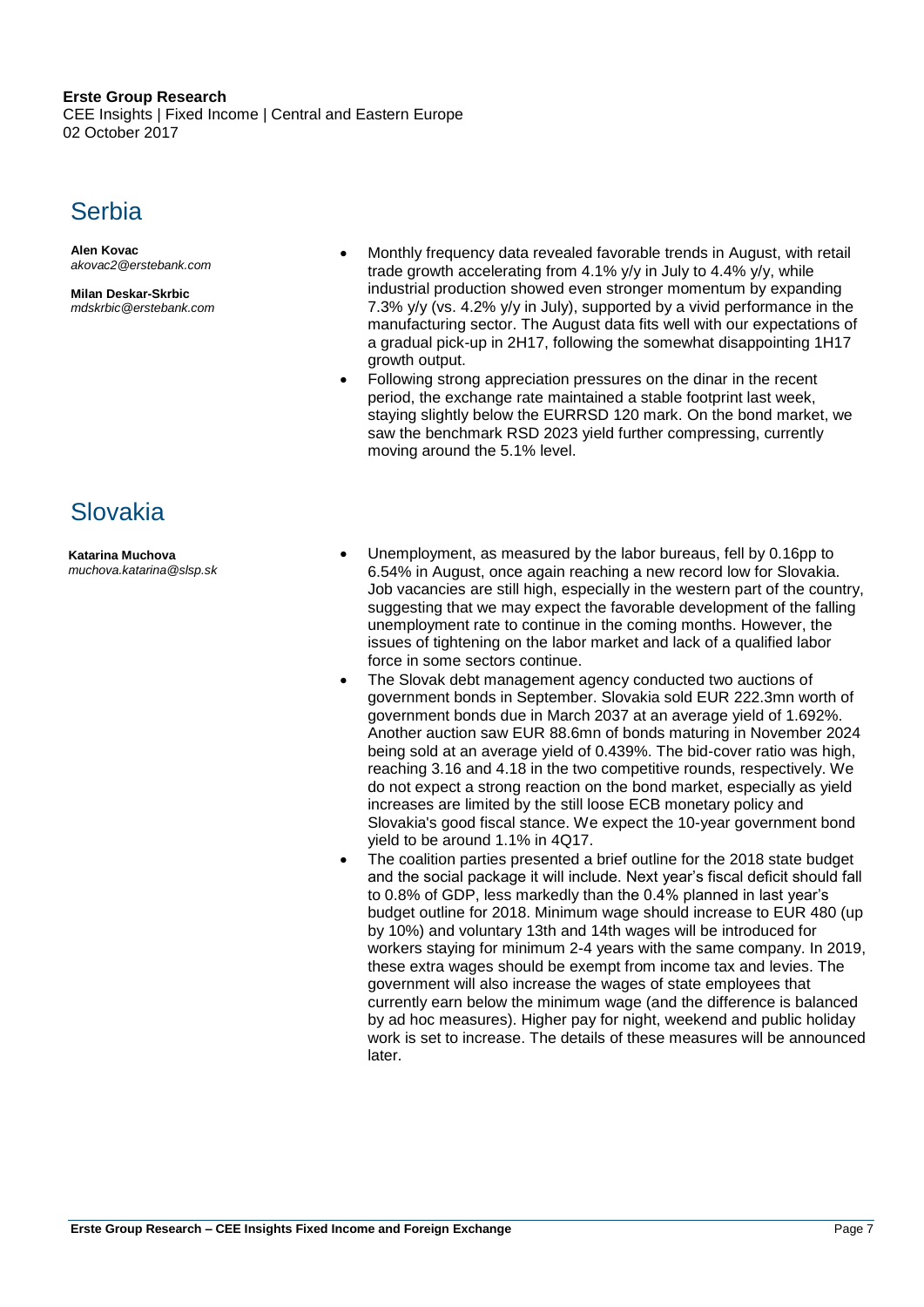CEE Insights | Fixed Income | Central and Eastern Europe 02 October 2017

### **Slovenia**

**Alen Kovac** *akovac2@erstebank.com*

**Ivana Rogic** *irogic@erstebank.com*

- September CPI closely matched our expectations (EBC: 1.3% y/y), with the headline figure slightly accelerating to 1.4% y/y vs. 1.2% y/y from August, i.e. still moving in a tight band. On the monthly level, inflation picked up by 0.2%, with higher clothing and footwear prices (amid new arrivals) creating the most pronounced upside pressures.
- Yields on bonds showed no major changes throughout the week, with the benchmark EUR 2027 curve still remaining below the 1% mark.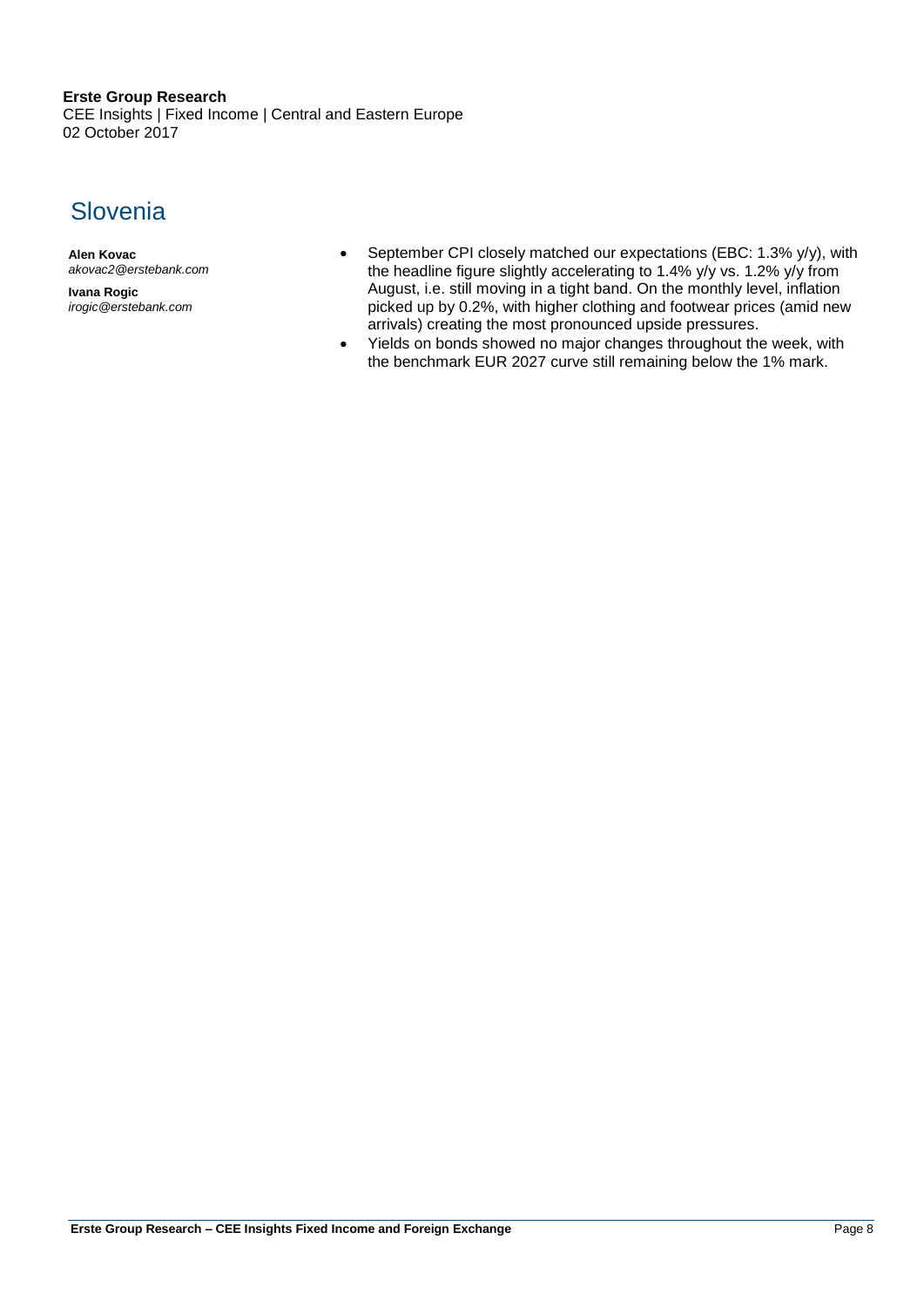CEE Insights | Fixed Income | Central and Eastern Europe 02 October 2017

## Capital market forecasts

| <b>Government bond yields</b> |         |         |         |         |         |                          |         |                          |                          |        |        |
|-------------------------------|---------|---------|---------|---------|---------|--------------------------|---------|--------------------------|--------------------------|--------|--------|
|                               | current | 2017Q4  | 2018Q1  | 2018Q2  | 2018Q3  |                          |         |                          |                          |        |        |
| <b>Croatia 10Y</b>            | 2.70    | 2.60    | 2.75    | 2.90    | 3.00    |                          |         |                          |                          |        |        |
| spread (bps)                  | 225     | 201     | 208     | 212     | 211     | <b>FX</b>                |         |                          |                          |        |        |
| <b>Czech Rep. 10Y</b>         | 1.28    | 1.11    | 1.20    | 1.27    | 1.41    |                          | current | 2017Q4                   | 2018Q1                   | 2018Q2 | 2018Q3 |
| spread (bps)                  | 83      | 52      | 53      | 49      | 52      | <b>EURHRK</b>            | 7.50    | 7.55                     | 7.55                     | 7.35   | 7.45   |
| <b>Hungary 10Y</b>            | 2.57    | 2.00    | 2.00    | 2.00    | 2.00    | forwards                 |         | 7.50                     | 7.52                     | 7.53   | 7.54   |
| spread (bps)                  | 212     | 141     | 133     | 122     | 111     | <b>EURCZK</b>            | 25.98   | 26.00                    | 25.80                    | 25.70  | 25.60  |
| <b>Poland 10Y</b>             | 3.35    | 3.38    | 3.55    | 3.67    | 3.91    | forwards                 |         | 25.94                    | 25.95                    | 25.96  | 25.99  |
| spread (bps)                  | 290     | 279     | 288     | 289     | 302     | <b>EURHUF</b>            | 310.7   | 312.0                    | 315.0                    | 315.0  | 315.0  |
| Romania10Y                    | 4.31    | 4.10    | 4.30    | 4.30    | 4.40    | forwards                 |         | 310.8                    | 311.0                    | 311.1  | 311.2  |
| spread (bps)                  | 386     | 351     | 363     | 352     | 351     | <b>EURPLN</b>            | 4.30    | 4.22                     | 4.23                     | 4.21   | 4.19   |
| Slovakia 10Y                  | 0.86    | 1.10    | 1.20    | 1.25    | 1.30    | forwards                 |         | 4.32                     | 4.34                     | 4.36   | 4.39   |
| spread (bps)                  | 41      | 51      | 53      | 47      | 41      | <b>EURRON</b>            | 4.60    | 4.62                     | 4.60                     | 4.61   | 4.65   |
| Slovenia 10Y                  | 0.97    | 1.00    | 1.10    | 1.20    | 1.30    | forwards                 |         | 4.63                     | 4.65                     | 4.68   | 4.71   |
| spread (bps)                  | 52      | 41      | 43      | 42      | 41      | <b>EURRSD</b>            | 119.1   | 120.0                    | 121.0                    | 121.0  | 122.0  |
| <b>Serbia 7Y</b>              | 5.18    | 5.40    | 5.60    | 5.60    | 5.80    | forwards                 |         | $\overline{\phantom{a}}$ | $\overline{\phantom{a}}$ |        |        |
| DE10Y (BBG)*                  | 0.45    | 0.59    | 0.67    | 0.78    | 0.89    | <b>EURUSD</b>            | 1.18    | 1.15                     | 1.13                     | 1.14   | 1.16   |
| <b>3M Money Market Rate</b>   |         |         |         |         |         | <b>Key Interest Rate</b> |         |                          |                          |        |        |
|                               | current | 2017Q4  | 2018Q1  | 2018Q2  | 2018Q3  |                          | current | <b>2017Q4</b>            | 2018Q1                   | 2018Q2 | 2018Q3 |
| <b>Croatia</b>                | 0.59    | 0.45    | 0.45    | 0.45    | 0.45    | <b>Croatia</b>           | 0.50    | 0.30                     | 0.30                     | 0.30   | 0.30   |
| <b>Czech Republic</b>         | 0.47    | 0.67    | 0.68    | 0.89    | 0.89    | <b>Czech Republic</b>    | 0.25    | 0.50                     | 0.50                     | 0.75   | 0.75   |
| <b>Hungary</b>                | 0.04    | $-0.10$ | $-0.10$ | $-0.10$ | $-0.10$ | <b>Hungary</b>           | 0.90    | 0.90                     | 0.90                     | 0.90   | 0.90   |
| <b>Poland</b>                 | 1.73    | 1.75    | 1.79    | 1.79    | 1.83    | <b>Poland</b>            | 1.50    | 1.50                     | 1.50                     | 1.50   | 1.50   |
| Romania                       | 1.58    | 0.95    | 1.15    | 1.18    | 1.40    | Romania                  | 1.75    | 1.75                     | 1.75                     | 1.75   | 1.75   |
| <b>Serbia</b>                 | 3.30    | 3.60    | 3.80    | 3.80    | 4.00    | <b>Serbia</b>            | 3.75    | 3.75                     | 3.75                     | 3.75   | 4.00   |
| <b>Eurozone</b>               | $-0.33$ | $-0.30$ | $-0.30$ | $-0.30$ | $-0.30$ | <b>Eurozone</b>          | 0.00    | 0.00                     | 0.00                     | 0.00   | 0.00   |
|                               |         |         |         |         |         |                          |         |                          |                          |        |        |

## Macro forecasts

| Real GDP growth (%)    | 2016 | 2017f 2018f |       | 2019f | <b>Average inflation (%)</b> | 2016   | 2017f  |        |        | 2018f 2019f Unemployment (%) | 2016   |        | 2017f 2018f | 2019f  |
|------------------------|------|-------------|-------|-------|------------------------------|--------|--------|--------|--------|------------------------------|--------|--------|-------------|--------|
| Croatia                | 3.0  | 3.0         | 2.8   | 2.9   | Croatia                      | $-1.1$ | 1.1    | 1.2    | 1.5    | Croatia                      | 13.1   | 10.9   | 10.0        | 9.2    |
| <b>Czech Republic</b>  | 2.5  | 3.9         | 3.2   | 3.0   | Czech Republic               | 0.7    | 2.5    | 2.2    | 2.0    | Czech Republic               | 4.1    | 3.1    | 3.1         | 3.4    |
| Hungary                | 2.0  | 3.7         | 3.4   | 3.3   | Hungary                      | 0.4    | 2.4    | 3.4    | 3.5    | Hungary                      | 5.1    | 4.2    | 4.0         | 3.9    |
| Poland                 | 2.8  | 4.1         | 3.4   | 3.0   | Poland                       | $-0.6$ | 1.8    | 1.9    | 2.1    | Poland                       | 8.9    | 7.9    | 7.6         | 7.4    |
| Romania                | 4.8  | 5.5         | 4.1   | 2.4   | Romania                      | $-1.5$ | 1.0    | 3.3    | 2.8    | Romania                      | 6.0    | 5.4    | 5.5         | 5.5    |
| Serbia                 | 2.8  | 2.1         | 3.0   | 3.2   | Serbia                       | 1.6    | 3.3    | 3.7    | 4.3    | Serbia                       | 15.3   | 12.7   | 11.6        | 11.1   |
| Slovakia               | 3.3  | 3.3         | 3.9   | 4.2   | Slovakia                     | $-0.5$ | 1.2    | 2.0    | 2.3    | Slovakia                     | 9.7    | 8.2    | 7.5         | 6.8    |
| Slovenia               | 3.1  | 4.0         | 3.3   | 3.0   | Slovenia                     | -0.1   | 1.4    | 1.5    | 1.8    | Slovenia                     | 8.0    | 7.0    | 6.3         | 5.6    |
| <b>CEE8</b> average    | 3.0  | 4.1         | 3.5   | 3.0   | <b>CEE8</b> average          | -0.4   | 1.8    | 2.3    | 2.4    | <b>CEE8</b> average          | 7.7    | 6.6    | 6.3         | 6.1    |
|                        |      |             |       |       |                              |        |        |        |        |                              |        |        |             |        |
| Public debt (% of GDP) | 2016 | 2017f       | 2018f |       | 2019f C/A (%GDP)             | 2016   | 2017f  | 2018f  | 2019f  | <b>Budget Balance (%GDP</b>  | 2016   | 2017f  | 2018f       | 2019f  |
| Croatia                | 83.7 | 80.7        | 77.9  | 74.8  | Croatia                      | 2.6    | 4.2    | 2.9    | 2.3    | Croatia                      | $-0.8$ | $-0.8$ | $-0.6$      | $-0.5$ |
| <b>Czech Republic</b>  | 36.8 | 32.8        | 30.2  | 29.8  | <b>Czech Republic</b>        | 3.5    | 2.6    | 2.2    | 1.8    | <b>Czech Republic</b>        | 0.5    | 0.2    | 0.1         | $-0.1$ |
| Hungary                | 74.1 | 72.0        | 70.7  | 69.7  | Hungary                      | 5.5    | 4.1    | 3.8    | 3.3    | Hungary                      | $-1.8$ | -2.7   | $-2.5$      | $-2.5$ |
| Poland                 | 54.4 | 54.9        | 54.1  | 53.2  | Poland                       | $-0.3$ | $-0.6$ | $-0.9$ | $-1.2$ | Poland                       | $-2.4$ | $-2.6$ | $-2.9$      | $-2.8$ |
| Romania                | 37.6 | 36.9        | 37.0  | 37.7  | Romania                      | $-2.3$ | $-3.1$ | $-3.7$ | $-3.6$ | Romania                      | $-3.0$ | $-3.0$ | $-3.4$      | $-2.9$ |
| Serbia                 | 72.9 | 68.0        | 64.1  | 60.3  | Serbia                       | $-4.2$ | $-4.8$ | $-5.4$ | $-6.7$ | Serbia                       | $-1.3$ | $-0.5$ | $-0.6$      | $-0.8$ |
| Slovakia               | 51.9 | 51.6        | 50.3  | 47.8  | Slovakia                     | $-0.7$ | 0.4    | 1.1    | 1.8    | Slovakia                     | $-1.7$ | $-1.5$ | $-0.8$      | $-0.6$ |
| Slovenia               | 78.3 | 75.4        | 74.1  | 71.7  | Slovenia                     | 5.2    | 5.5    | 5.2    | 4.9    | Slovenia                     | $-1.8$ | $-1.2$ | $-1.0$      | $-0.8$ |

Note:\*Information on past performance is not a reliable indicator for future performance. Forecasts are not a reliable indicator for future performance.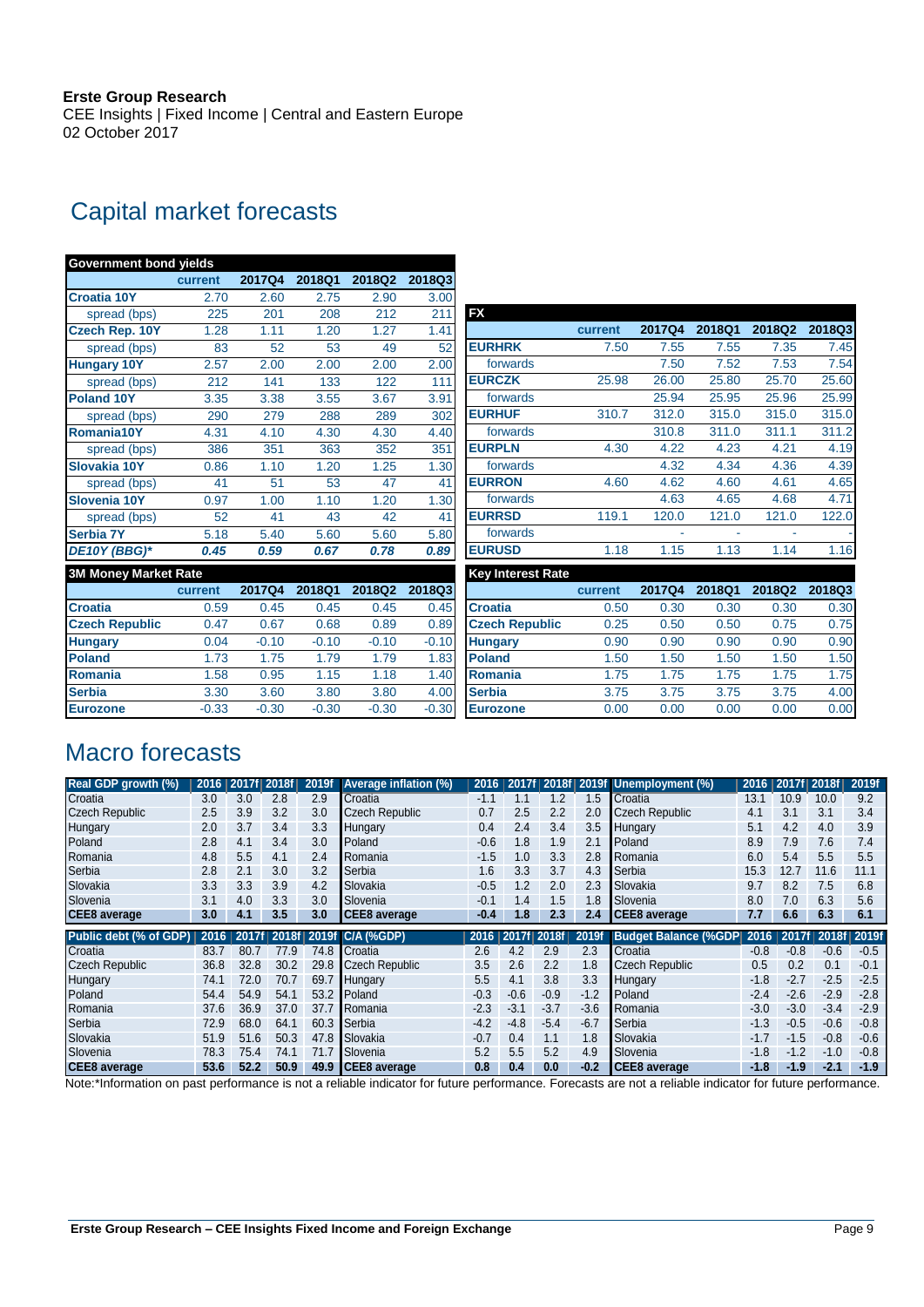CEE Insights | Fixed Income | Central and Eastern Europe 02 October 2017



Note:\*Information on past performance is not a reliable indicator for future performance. Forecasts are not a reliable indicator for future performance.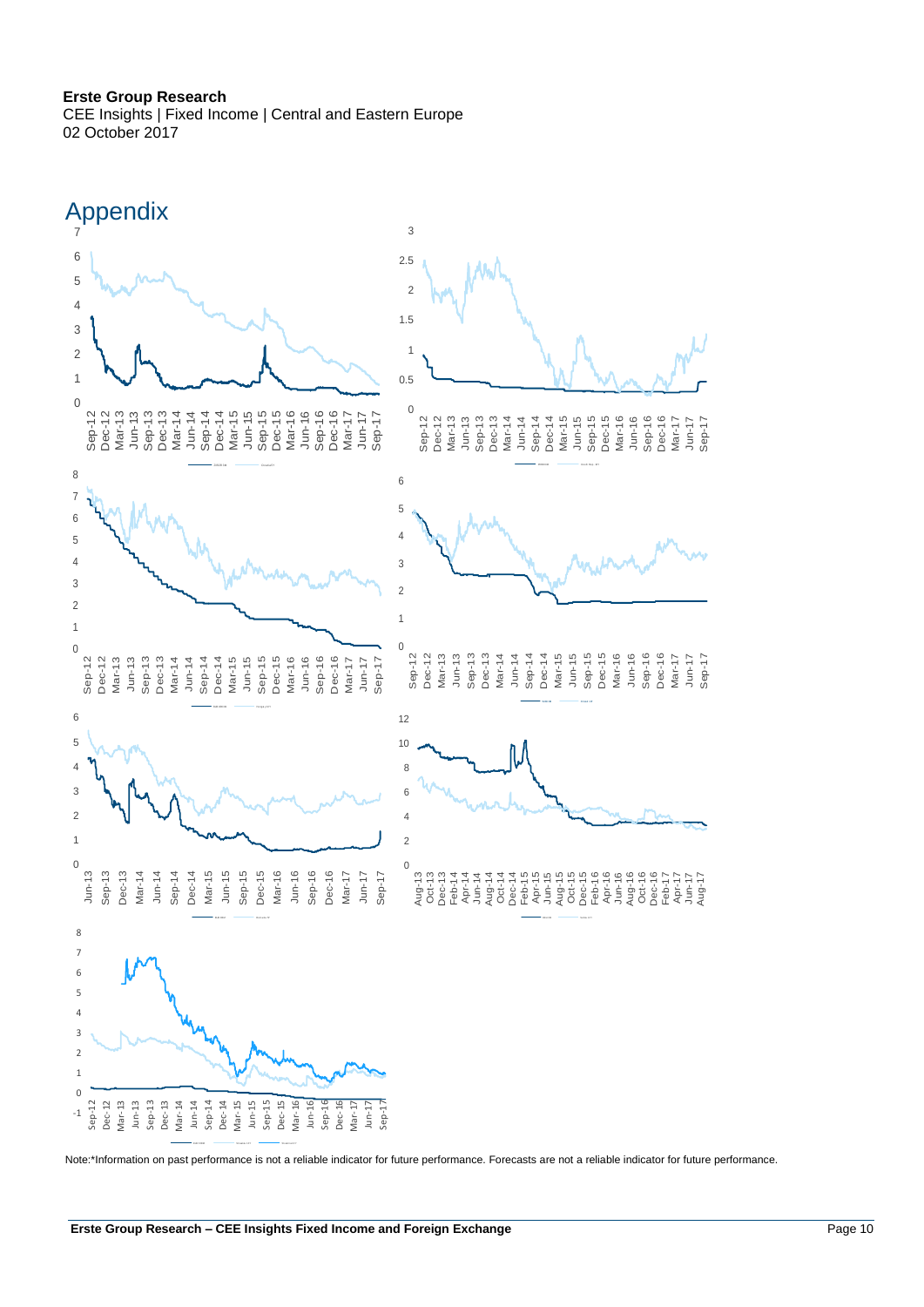CEE Insights | Fixed Income | Central and Eastern Europe 02 October 2017

### **Contacts**

| Group Research                                                                         |                                            |
|----------------------------------------------------------------------------------------|--------------------------------------------|
| <b>Head of Group Research</b>                                                          |                                            |
| Friedrich Mostböck, CEFA                                                               | +43 (0)5 0100 11902                        |
| <b>Major Markets &amp; Credit Research</b>                                             |                                            |
| Head: Gudrun Egger, CEFA                                                               | +43 (0)5 0100 11909                        |
| Ralf Burchert, CEFA (Agency Analyst)                                                   | +43 (0)5 0100 16314                        |
| Hans Engel (Senior Analyst Global Equities)                                            | +43 (0)5 0100 19835                        |
| Christian Enger, CFA (Covered Bonds)                                                   | +43 (0)5 0100 84052                        |
| Margarita Grushanina (Economist AT, Quant Analyst)                                     | +43 (0)5 0100 11957                        |
| Peter Kaufmann, CFA (Corporate Bonds)                                                  | +43 (0)5 0100 11183                        |
| Stephan Lingnau (Global Equities)                                                      | +43 (0)5 0100 16574                        |
| Carmen Riefler-Kowarsch (Covered Bonds)                                                | +43 (0)5 0100 19632                        |
| Rainer Singer (Senior Economist Euro, US)                                              | +43 (0)5 0100 17331<br>+43 (0)5 0100 17203 |
| Bernadett Povazsai-Römhild (Corporate Bonds)<br>Elena Statelov, CIIA (Corporate Bonds) | +43 (0)5 0100 19641                        |
| Gerald Walek, CFA (Economist Euro, CHF)                                                | +43 (0)5 0100 16360                        |
|                                                                                        |                                            |
| <b>Macro/Fixed Income Research CEE</b>                                                 |                                            |
| Head CEE: Juraj Kotian (Macro/FI)                                                      | +43 (0)5 0100 17357                        |
| Zoltan Arokszallasi, CFA (Fixed income)                                                | +43 (0)5 0100 18781                        |
| Katarzyna Rzentarzewska (Fixed income)                                                 | +43 (0)5 0100 17356                        |
| <b>CEE Equity Research</b>                                                             |                                            |
| Head: Henning Eßkuchen                                                                 | +43 (0)5 0100 19634                        |
| Daniel Lion, CIIA (Technology, Ind. Goods&Services)                                    | +43 (0)5 0100 17420                        |
| Michael Marschallinger                                                                 | +43 (0)5 0100 17906                        |
| Christoph Schultes, MBA, CIIA (Real Estate)                                            | +43 (0)5 0100 11523                        |
| Vera Sutedja, CFA, MBA (Telecom, Steel)                                                | +43 (0)5 0100 11905                        |
| Thomas Unger, CFA (Banks, Insurance)                                                   | +43 (0)5 0100 17344                        |
| Vladimira Urbankova, MBA (Pharma)                                                      | +43 (0)5 0100 17343                        |
| Martina Valenta, MBA                                                                   | +43 (0)5 0100 11913                        |
| <b>Editor Research CEE</b><br><b>Brett Aarons</b>                                      | +420 956 711 014                           |
| Research Croatia/Serbia                                                                |                                            |
| Head: Mladen Dodig (Equity)                                                            | +381 11 22 09178                           |
| Head: Alen Kovac (Fixed income)                                                        | +385 72 37 1383                            |
| Anto Augustinovic (Equity)                                                             | +385 72 37 2833                            |
| Milan Deskar-Skrbic (Fixed income)                                                     | +385 72 37 1349                            |
| Magdalena Dolenec (Equity)                                                             | +385 72 37 1407                            |
| Ivana Rogic (Fixed income)                                                             | +385 72 37 2419                            |
| Davor Spoljar, CFA (Equity)                                                            | +385 72 37 2825                            |
| Research Czech Republic                                                                |                                            |
| Head: David Navratil (Fixed income)                                                    | +420 956 765 439                           |
| Head: Petr Bartek (Equity)                                                             | +420 956 765 227                           |
| Vit Machacek (Fixed income)                                                            | +420 956 765 456                           |
| Jiri Polansky (Fixed income)                                                           | +420 956 765 192                           |
| Roman Sedmera (Fixed income)                                                           | +420 956 765 391                           |
| Michal Skorepa (Fixed income)                                                          | +420 956 765 172                           |
| Pavel Smolik (Equity)                                                                  | +420 956 765 434                           |
| Jan Sumbera (Equity)                                                                   | +420 956 765 218                           |
| Research Hungary                                                                       |                                            |
| Head: József Miró (Equity)                                                             | +361 235 5131                              |
| Gergely Urmössy (Fixed income)                                                         | +361 373 2830<br>+361 235 5132             |
| András Nagy (Equity)<br>Orsolya Nyeste (Fixed income)                                  | +361 268 4428                              |
| Tamás Pletser, CFA (Oil&Gas)                                                           | +361 235 5135                              |
| Research Poland                                                                        |                                            |
| Head: Tomasz Duda (Equity)                                                             | +48 22 330 6253                            |
| Marek Czachor (Equity)                                                                 | +48 22 330 6254                            |
| Magdalena Komaracka, CFA (Equity)                                                      | +48 22 330 6256                            |
| Mateusz Krupa (Equity)                                                                 | +48 22 330 6251                            |
| Karol Brodziński (Equity)                                                              | +48 22 330 6252                            |
| <b>Research Romania</b>                                                                |                                            |
| Head: Horia Braun-Erdei                                                                | +40 3735 10424                             |
| Mihai Caruntu (Equity)                                                                 | +40 3735 10427                             |
| Dumitru Dulgheru (Fixed income)                                                        | +40 3735 10433                             |
| Eugen Sinca (Fixed income)                                                             | +40 3735 10435                             |
| Dorina Ilasco (Fixed Income)                                                           | +40 3735 10436                             |
| Research Slovakia                                                                      |                                            |
| Head: Maria Valachyova, (Fixed income)                                                 | +421 2 4862 4185                           |
| Katarina Muchova (Fixed income)                                                        | +421 2 4862 4762                           |
| <b>Research Turkey</b><br>Ender Kaynar (Equity)                                        | +90 212 371 2530                           |
| Efe Kalkandelen (Equity)                                                               | +90 212 371 2537                           |
|                                                                                        |                                            |

| <b>Treasury - Erste Bank Vienna</b>                                        |                                      |
|----------------------------------------------------------------------------|--------------------------------------|
| <b>Group Markets Retail Sales</b>                                          |                                      |
| Head: Christian Reiss                                                      | +43 (0)5 0100 84012                  |
| Markets Retail a. Sparkassen Sales AT                                      |                                      |
| Head: Markus Kaller<br><b>Equity a. Fund Retail Sales</b>                  | +43 (0)5 0100 84239                  |
| Head: Kurt Gerhold                                                         | +43 (0)5 0100 84232                  |
| <b>Fixed Income a. Certificate Sales</b>                                   |                                      |
| Head: Uwe Kolar                                                            | +43 (0)5 0100 83214                  |
| <b>Markets Corporate Sales AT</b>                                          |                                      |
| Head: Christian Skopek                                                     | +43 (0)5 0100 84146                  |
| <b>Fixed Income Institutional Sales</b>                                    |                                      |
| <b>Group Markets Financial Institutions</b>                                |                                      |
| Head: Manfred Neuwirth                                                     | +43 (0)5 0100 84250                  |
| <b>Bank and Institutional Sales</b><br>Head: Jürgen Niemeier               |                                      |
| Institutional Sales Western Europe AT, GER, FRA, BENELUX                   | +49 (0)30 8105800 5503               |
| Head: Thomas Almen                                                         | +43 (0)5 0100 84323                  |
| Charles-Henry de Fontenilles                                               | +43 (0)5 0100 84115                  |
| Marc Pichler                                                               | +43 (0)5 0100 84118                  |
| Rene Klasen                                                                | +49 (0)30 8105800 5521               |
| Dirk Seefeld                                                               | +49 (0)30 8105800 5523               |
| <b>Bernd Bollhof</b>                                                       | +49 (0)30 8105800 5525               |
| <b>Bank and Savingsbanks Sales</b><br>Head: Marc Friebertshäuser           | +49 (0) 711 810400 5540              |
| Sven Kienzle                                                               | +49 (0) 711 810400 5541              |
| Michael Schmotz                                                            | +43 (0)5 0100 85542                  |
| Ulrich Inhofner                                                            | +43 (0)5 0100 85544                  |
| Klaus Vosseler                                                             | +49 (0) 711 810400 5560              |
| Andreas Goll                                                               | +49 (0) 711 810400 5561              |
| <b>Mathias Gindele</b><br><b>Institutional Sales CEE and International</b> | +49 (0) 711 810400 5562              |
| Head: Jaromir Malak                                                        | +43 (0)5 0100 84254                  |
| <b>Central Bank and International Sales</b>                                |                                      |
| Head: Margit Hraschek                                                      | +43 (0)5 0100 84117                  |
| Christian Kössler                                                          | +43 (0) 5 0100 84116                 |
| Bernd Thaler                                                               | +43 (0)5 0100 84119                  |
| <b>Institutional Sales PL and CIS</b>                                      |                                      |
| <b>Pawel Kielek</b><br>Michal Jarmakowicz                                  | +48 22 538 6223                      |
| <b>Institutional Sales Slovakia</b>                                        | +43 50100 85611                      |
| Head: Peter Kniz                                                           | +421 2 4862 5624                     |
| Sarlota Sipulova                                                           | +421 2 4862 5619                     |
| Monika Smelikova                                                           | +421 2 4862 5629                     |
| <b>Institutional Sales Czech Republic</b>                                  |                                      |
| Head: Ondrej Cech                                                          | +420 2 2499 5577                     |
| <b>Milan Bartos</b><br>Barbara Suvadova                                    | +420 2 2499 5562<br>+420 2 2499 5590 |
| <b>Institutional Asset Management Sales</b>                                |                                      |
| <b>Czech Republic</b>                                                      |                                      |
| Head: Petr Holecek                                                         | +420 956 765 453                     |
| Martin Perina                                                              | +420 956 765 106                     |
| Petr Valenta                                                               | +420 956 765 140                     |
| David Petracek                                                             | +420 956 765 809                     |
| <b>Blanca Weinerova</b><br><b>Institutional Sales Croatia</b>              | +420 956 765 317                     |
| Head: Antun Buric                                                          | +385 (0) 7237 2439                   |
| Željko Pavičić                                                             | +385 (0)7237 1494                    |
| Natalija Zujic                                                             | +385 (0) 7237 1638                   |
| <b>Institutional Sales Hungary</b>                                         |                                      |
| Head: Peter Csizmadia                                                      | +36 1 237 8211                       |
| Attila Hollo                                                               | +36 1 237 8209                       |
| Borbala Csizmadia                                                          | +36 1 237 8205                       |
| <b>Institutional Sales Romania</b><br>Head: Ciprian Mitu                   | +43 (0)50100 85612                   |
| Stefan Mortun Racovita                                                     | +40 373 516 531                      |
| <b>Business Support</b>                                                    |                                      |
| Tamara Fodera                                                              | +43 (0)50100 12614                   |
| <b>Bettina Mahoric</b>                                                     | +43 (0)50100 86441                   |
|                                                                            |                                      |